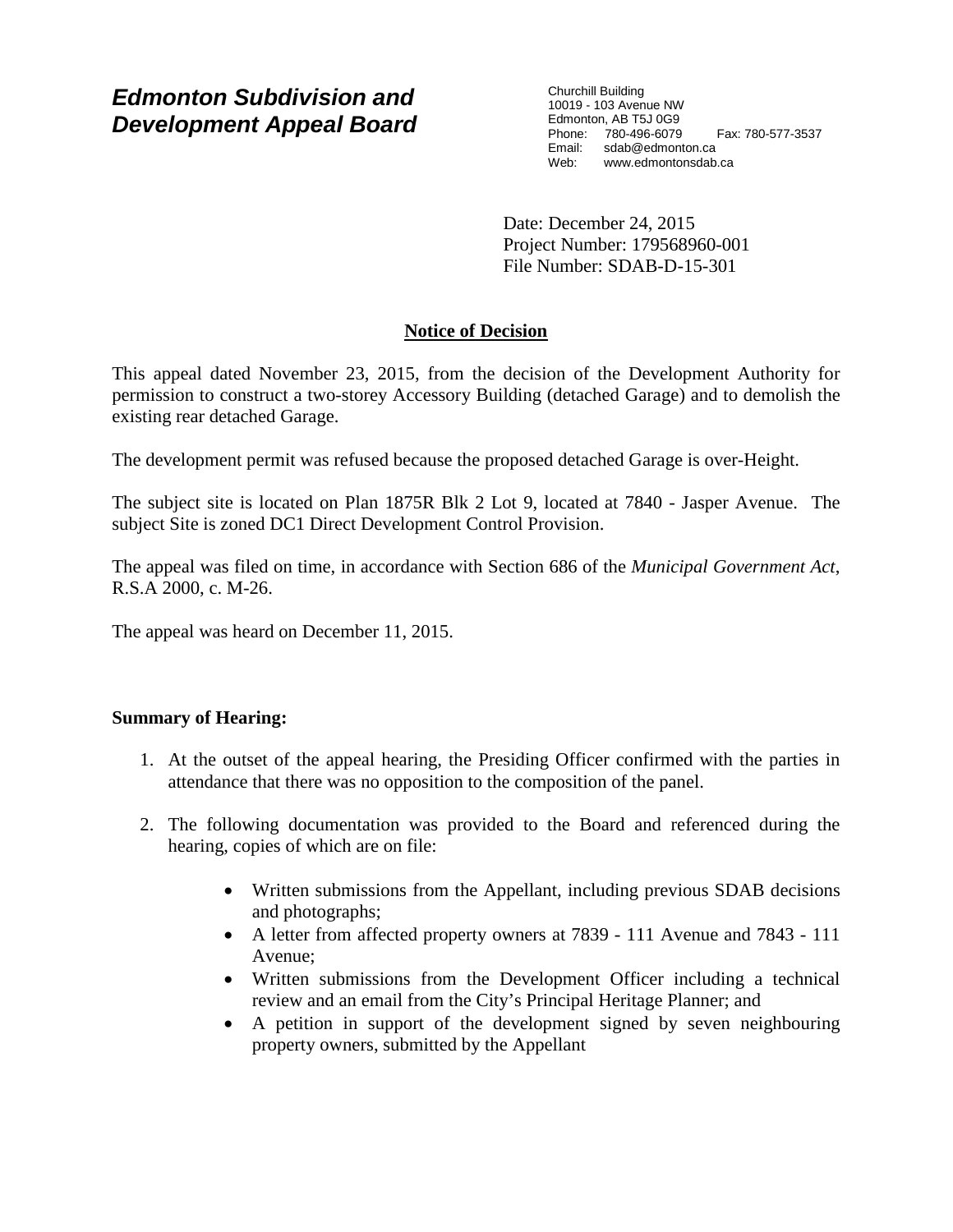#### Position of the Appellant

- 3. The Board heard from the Appellant, Karren Nelson. Ms. Nelson was joined by John Hachey.
- 4. Ms. Nelson addressed the provisions of the DC1 Viewpoint Direct Development Control District. She also referred to two previous SDAB decisions interpreting the directions of Council with respect to accessory building Height in this DC1 zone. In particular, in the decision on SDAB-D-14-246, the Board found that the Development Officer failed to follow the directions of City Council and assumed jurisdiction to hear the matter. She submitted that the present case is similar to the circumstances in SDAB-D-14-246. In both cases, the Development Officer erred because he was following the general provisions of Land Use Bylaw 5996 and not the DC1 guidelines.
- 5. Ms. Nelson further submitted that the decision on what is an appropriate development in this DC1 zone should be based primarily on the opinion of the City's Chief Heritage Planner. That is, the Development Officer should seek the opinion of the Heritage Officer and follow his advice. This is the case because DC1 guidelines are silent with respect to Height.
- 6. Ms. Nelson presented photos of other houses and accessory buildings in the Viewpoint DC1 zone and described their similarities to her proposed development. She described a prevalence of two storey houses in the neighbourhood. She also said that there are four 1.5 storey garages in her neighbourhood. In answer to a question from the Board, she admitted that there were other smaller garages in the neighbourhood that were not included in the pictures she presented.
- 7. Ms. Nelson has an interest in architecture and has been studying architecture while she worked on the restoration of her house. Her house was built in 1933 and she has worked hard to maintain its character. She has maintained the original windows and fixtures. She wants to design a garage that would appear as if it was built by the original property owner. She contacted a City Heritage Officer before going through the work of designing her garage. The Heritage Planner said the plan looked good but he could not make a decision with regard to approving it.
- 8. The garage plan matches the house and would enhance the neighborhood. The gable on the garage is of the same proportion as that of the house. The pitch of the roof on the garage is the same as the house.
- 9. Ms. Nelson said that all houses surrounding hers are two storeys while hers is one and a half storeys. She said that the garage would not be visible above the neighbouring houses. She used a laser devise to measure and found that, taking account of grade, the garage would be one foot lower than house. She plans to plant trees to minimize the impact on surrounding properties.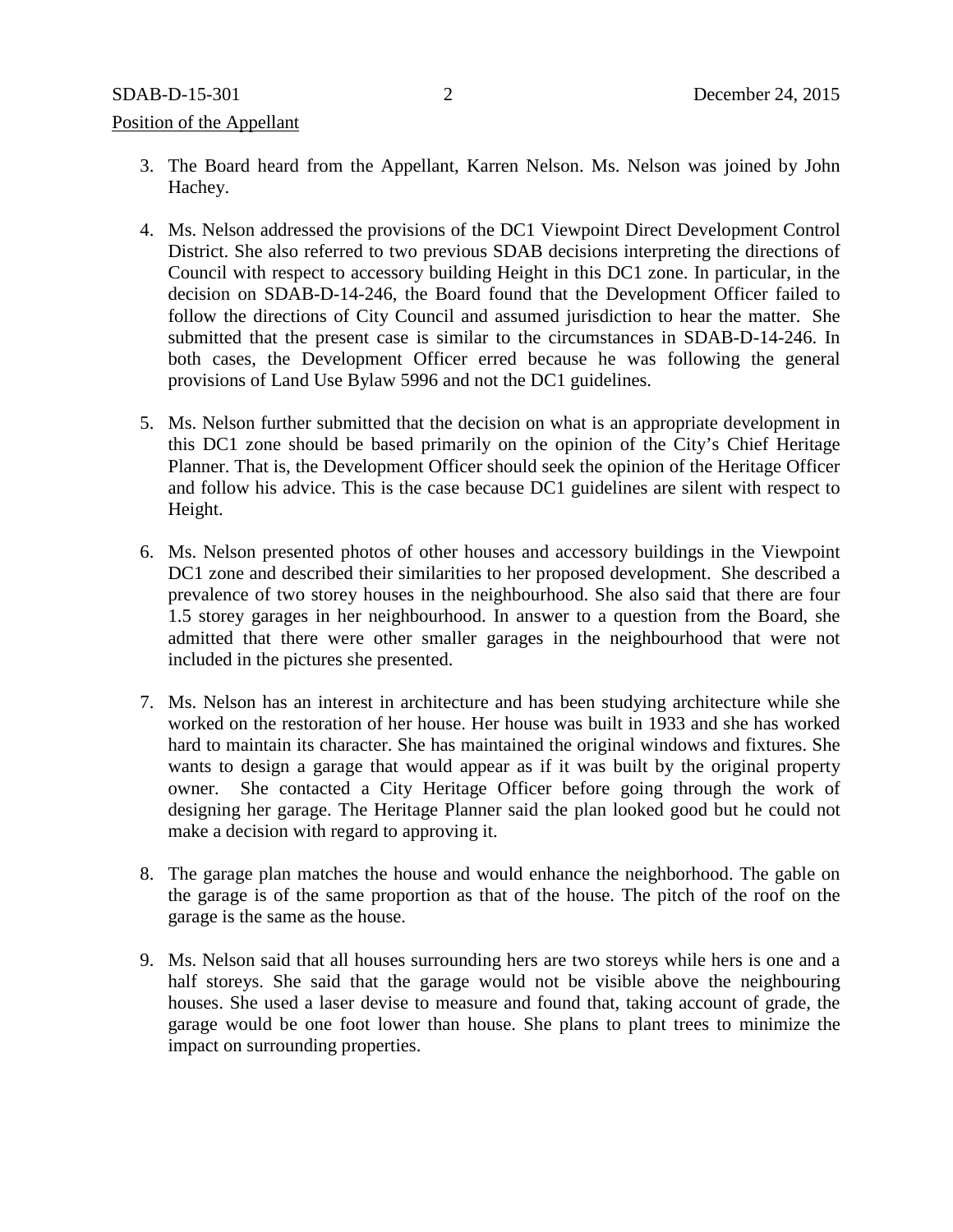- 10. Ms. Nelson said that her household needs the extra space in the garage because they have minimum storage space available in their older heritage house. She emphasized that the garage is not to be used as a secondary suite nor as a business.
- 11. She circulated information to her neighbours and included her phone number and email address. She received only positive replies. She gathered seven signatures of seven neighbours who approve of the development. The only neighbour who had a concern about the Height was Mrs. Giroux, who is at this hearing.

#### Position of the Development Authority

- 12. The Development Officer, Trevor Illingworth, appeared at the hearing to provide an overview of his decision and to answer the Board's questions.
- 13. He reviewed his analysis of the bylaw provisions by which he is governed. His starting point is section 2.7 of the *Edmonton Zoning Bylaw* 12800, which directs that references to a zoning bylaw in a Direct Control Provision are to the zoning bylaw in effect at the time of the creation of the Direct Control Provision, unless there is an explicit statement to the contrary. This means that references in this DC1 zone to the zoning bylaw are to the old *Land Use Bylaw* 5996.
- 14. He submitted that silence on a particular matter in a DC zone means that the gaps should be filled by the applicable land use bylaw. Council would not have put arbitrary authority with respect to building Height in the hands of the Heritage Planner. Therefore, restrictions on approving Height variances come from the *Edmonton Zoning Bylaw* 12800.
- 15. With respect to section 710(4)(3) of the *Land Use Bylaw* 5996 (the DC1 provisions), he noted that it states that a development "may" be evaluated with respect to its compliance with the general provisions of the Land Use Bylaw. He noted that he interpreted the word "may" as giving him permission, but also admitted that he did not consider the option of not doing so.
- 16. Based on the General Provisions for Accessory Buildings in Residential Districts in section 61.3 of the *Land Use Bylaw* 5996, which state that Height must not exceed 3.7 metres nor one storey in Height, Mr. Illingworth denied the application. In doing so, he is satisfied that he followed the directions of City Council.
- 17. With respect to his measurements of the Height of the proposed development, Mr. Illingworth noted that there are two potential outcomes depending on whether the dormer is considered in the calculation. The dormer is unusual because it runs the entire length of the roof. Therefore, it is his opinion that the building is two storeys rather than one and a half storeys. If the dormer is ignored, the Height based only on the main roof profile is over 5 metres. Regardless of how Height is measured, it is over the allowable 3.7 metres.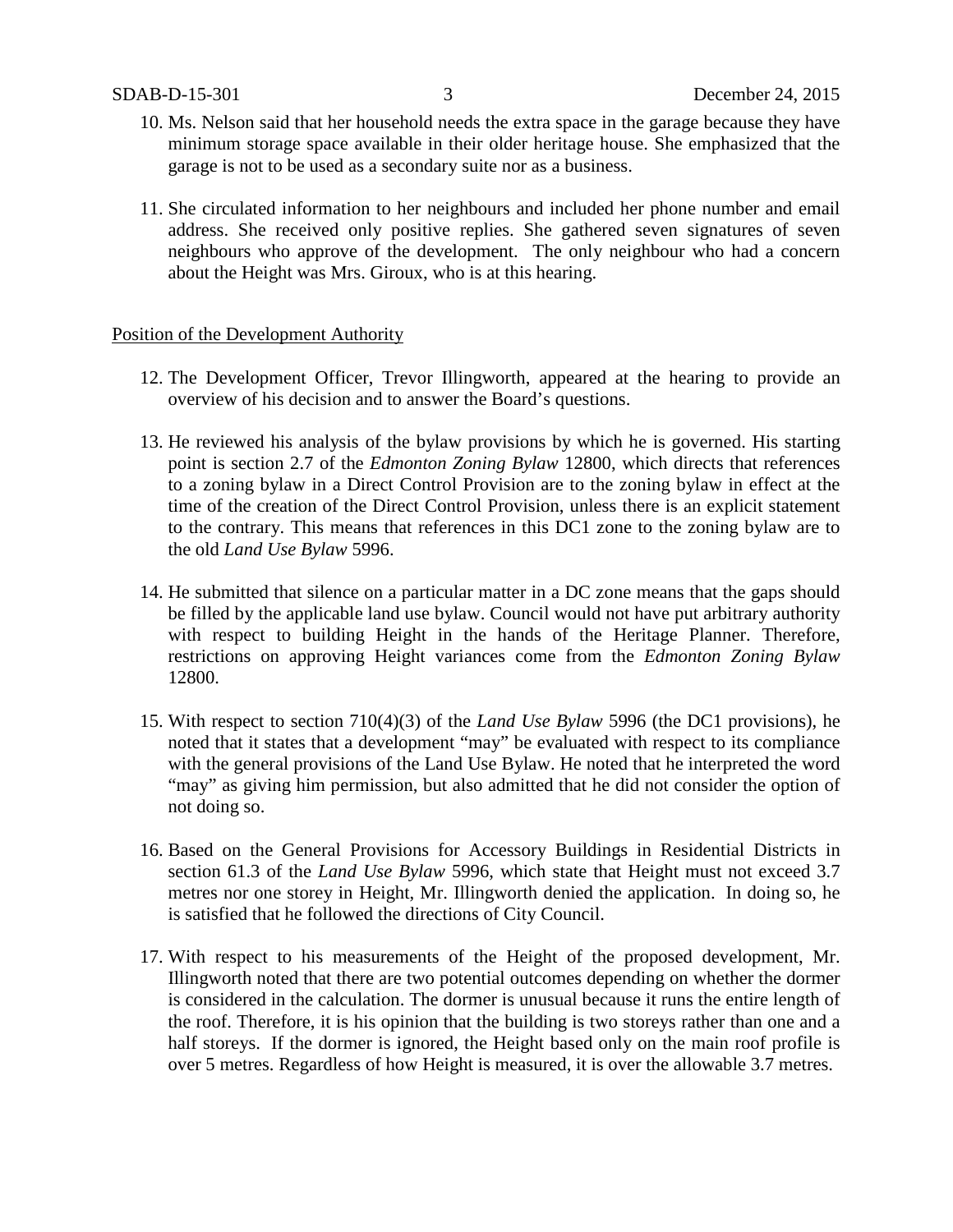- 18. In answer to question from the Board, Mr. Illingworth said that over-height garages have a negative effect on the neighbours by impinging on sunlight penetration and privacy. The fact that there may be other examples of over-height garages does not lessen the impact of this proposed development.
- 19. In answer to a question from the Board about the role of the Heritage Planner, Mr. Illingworth said that the final authority to approve a development rests with the Development Officer, not with the Heritage Planner. The Development Officer solicits an expert opinion from Heritage Planner to be used as one of many factors under consideration in a development application.
- 20. In answer to a question from the Board, Mr. Illingworth said that it is possible that an accessory building could be larger than the principal dwelling. In this case the principal building is slightly bigger.
- 21. When asked by the Board if he would vary the Height if he had authority to do so, he noted that variance required in this case is quite large and the Height of the roof ridgeline would exceed what is allowed by the bylaw regulations by two meters. He indicated that if the decision were his to make, he would engage the Heritage Planner a little more before doing so.

#### Position of Affected Neighbours

- 22. The Board heard from Mrs. Elizabeth Giroux who lives four sites to the east of the subject site.
- 23. Mrs. Giroux said that Cromdale Viewpoint is a unique area. The Direct Control zoning was put in place in the 1970s to protect the unique features of the area, including large front lawns. Because of the DC1 zoning, her neighbourhood has been able to keep oversized houses and apartment buildings out. Since the DC1 zoning was passed, other plans came into effect causing confusion over setback and Height. Development applications have been the source of debate in the area for the past 10 to 15 years.
- 24. Mrs. Giroux said that the Appellant has been a good neighbor. She understands the need for more storage, but allowing an over-height garage would set a bad precedent. There are other development options available, including constructing a loft above the garage.
- 25. With respect to two other garages in the neighbourhood with dormers, she said those are different than the proposed development because the windows either face the street or a playground.
- 26. The Board heard from Mr. McGowan, who lives outside 60 metre notification radius. He explained that he is an affected neighbor because he lives in the same DC1 zone, and this development could set a precedent for the types of developments allowed in this DC1 zone. The Board accepted that he is an affected property owner.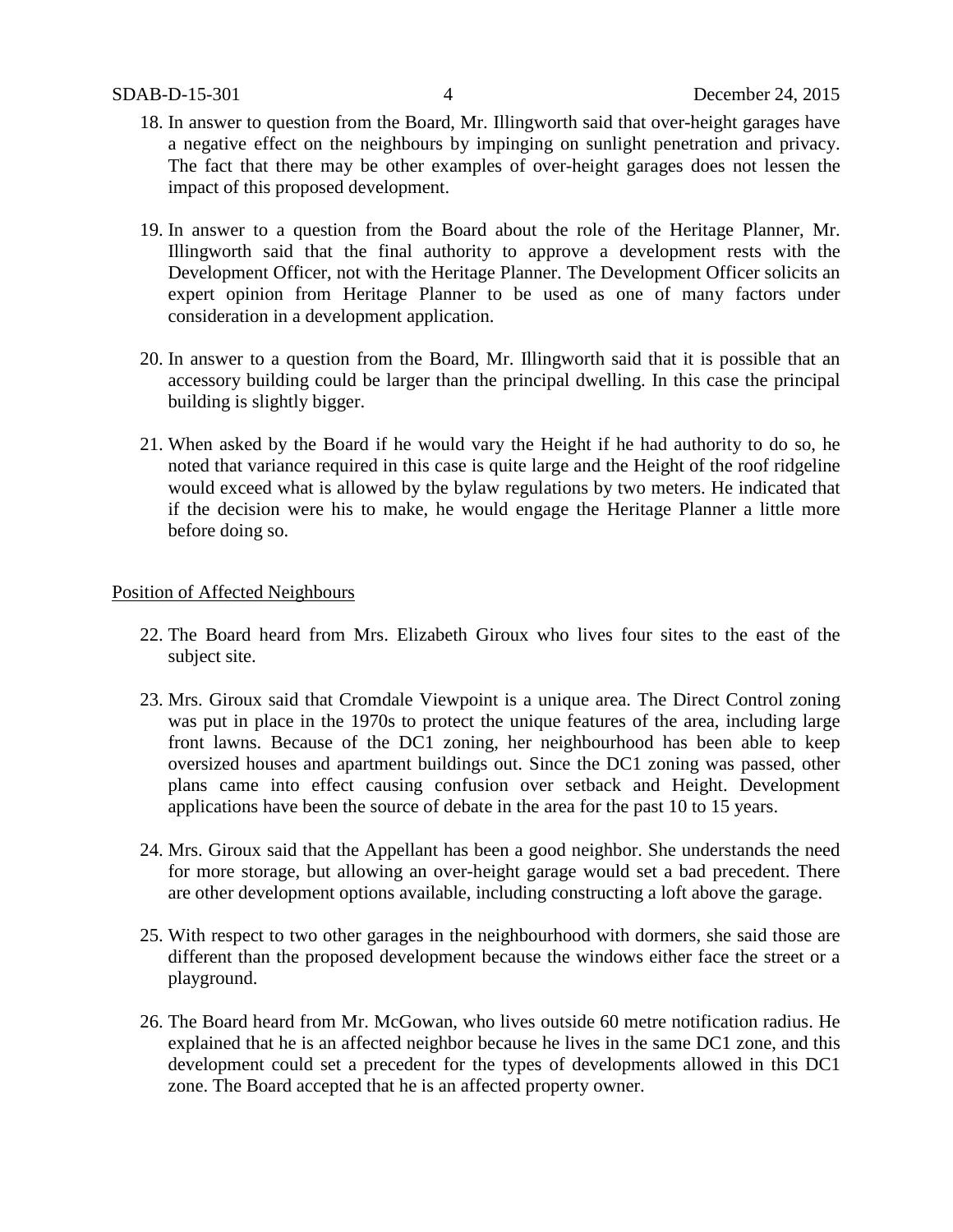- 27. Mr. McGowan is concerned about the Height and the overall scale and size of the proposed development. He said that the mass of the garage appears to be bigger than the house. The garage is out of scale with existing garages and out of character with the community
- 28. Mr. McGowan commented on the petition in support of the development signed by six affected neighbours. He questioned whether all the affected property owners were properly notified.

#### Rebuttal

- 29. In rebuttal, Ms. Nelson reiterated the fact that she had broad support from the neighbourhood. The neighbours on both sides are in support. She sent out her information package to all people in the 60 metre radius. With regard to Mr. McGowan, she noted that he is outside 60 metre zone and was of the opinion that her proposed development does not affect him.
- 30. Ms. Nelson confirmed that the house is bigger than the garage when the footprint of its veranda is included in calculating the size.
- 31. With respect to section 710.4(3) of the *Land Use Bylaw* 5996, Mr. Nelson reiterated the importance of the word "may". This section does not make the general provisions with respect to Height mandatory. The Development Officer erred by misunderstanding the meaning of "may" and applying the Height regulations rigidly.

#### **Decision:**

The Board CONFIRMS the decision of the Development Officer to REFUSE the permit.

#### **Reasons for Decision:**

- 1. This proposed development is located in a Direct Control District and, pursuant to section 641(4)(b) of the *Municipal Government Act*, when considering a development in a Direct Control District, the Board is confined to substituting its decision for that of the Development Authority only if it first determines that the Development Authority has failed to follow the directions of Council.
- 2. This specific development falls within Area 3 Viewpoint Direct Development Control District of the Stadium Station Area Redevelopment Plan. The development regulations for this Direct Control District are contained in Section 11.17 of the Stadium Station Area Redevelopment Plan.
- 3. The Board is also required, as per Section 687 (3)(a.1) of the *Municipal Government Act*, to follow any statutory plans in effect at the time of application for a development permit. Within Section 11.17.4 of the Stadium Station Area Redevelopment Plan it states "The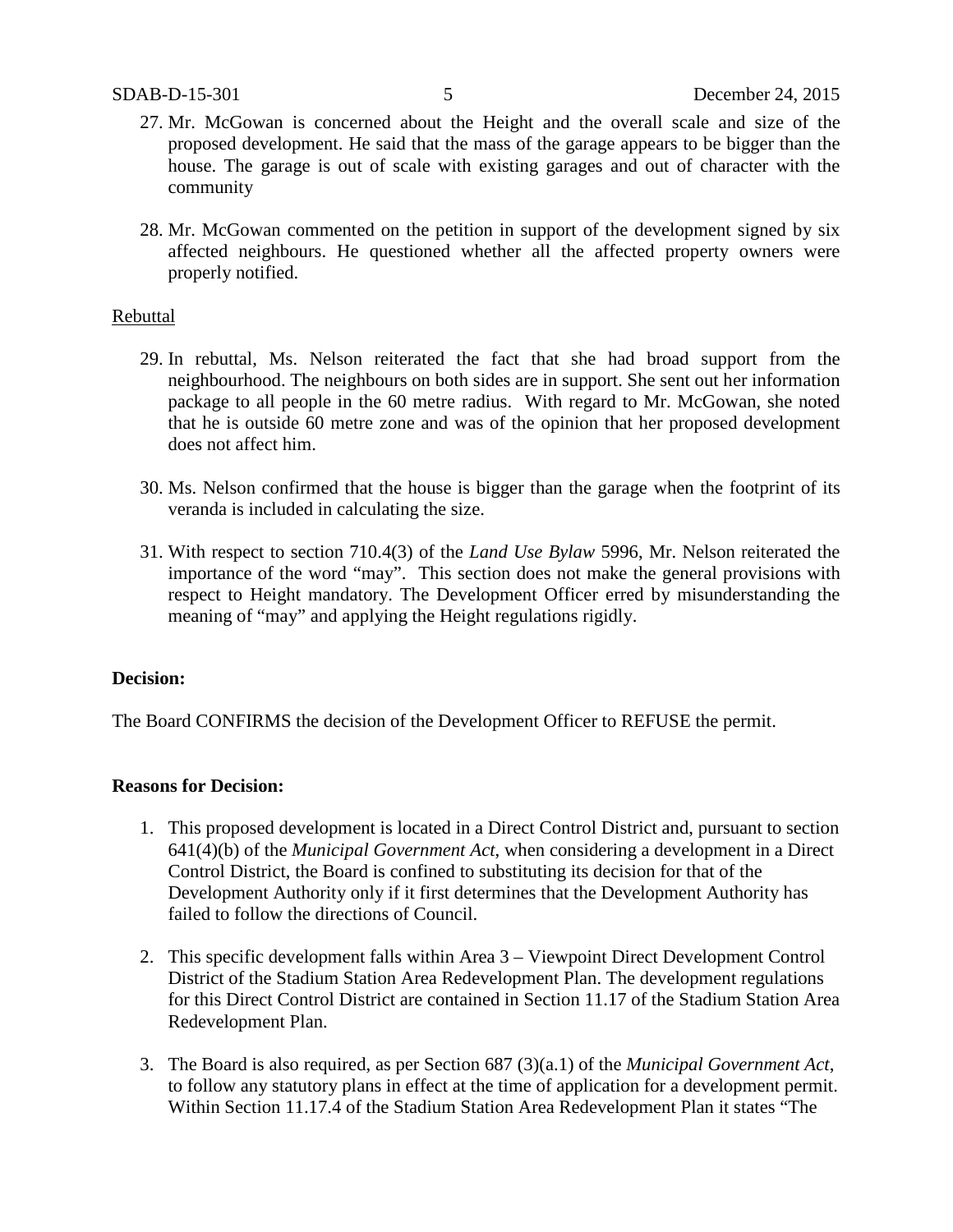following development criteria shall apply to the prescribed uses pursuant to Section 710.4 of the Land Use Bylaw" that being Land Use Bylaw 5996.

- 4. The Court of Appeal's decision in *Parkdale-Cromdale Community League v. Edmonton* (City), 2007 ABCA 309 confirms that this Board will apply Section 710.4 of the Land Use Bylaw that was in force at the time the Direct Control provisions were passed.
- 5. The Board notes that this development meets all of the regulations that are contained within Section 11.17 of the Stadium Station Area Redevelopment Plan. However there is no specific regulation for Height or for the number of Storeys contained within this Section.
- 6. Given this omission of specific regulations the Board has concluded that the Development Officer cannot follow Councils instructions because none were provided. Therefore the Board has made a finding that the Development Officer did not follow Council's instructions. Given this finding, the Board then considered the development and the variances against its test in evaluating a development pursuant to Section 687(3)(d) of the *Municipal Government Act*.
- 7. With respect to Height the Board accepts the calculation of the Development Officer of 6.35 metres. The Board further notes that pursuant to 11.4.2 of the Edmonton Zoning Bylaw the Development Officer does not have the authority to vary Height.
- 8. When considering the maximum Height the Board must consider the regulations contained within Section 61 of the Land Use Bylaw 5996. The maximum Height permitted for an accessory structure is 3.7 m and therefore the proposed accessory structure is 2.65 m over the maximum Height allowed.
- 9. In reviewing the building plans the Board has determined that the south wall of the second floor of the Garage spans the entire length and supports the determination made by the Development Officer that the second floor area is a full storey. Section 61 of Land Use Bylaw 5996 states the maximum amount of storeys for an accessory structure is one. Therefore it is one storey over the maximum allowed.
- 10. Further to Height and Storey, the Heritage Officer indicates a more thorough review of Height must be done to determine its compatibility within this Direct Control District.
- 11. The Board notes that even if it is wrong in its finding that the Development Officer failed to follow Council's directions, the outcome is the same. Either the Development Officer did follow Council's directions and his decision stands or the Development Officer did not follow Council's directions and the Board substitutes its own reasons to refuse the application.
- 12. Based on the evidence before it, the Board has determined that these variances to allow for an over-height structure with an extra storey would have a negative effect on the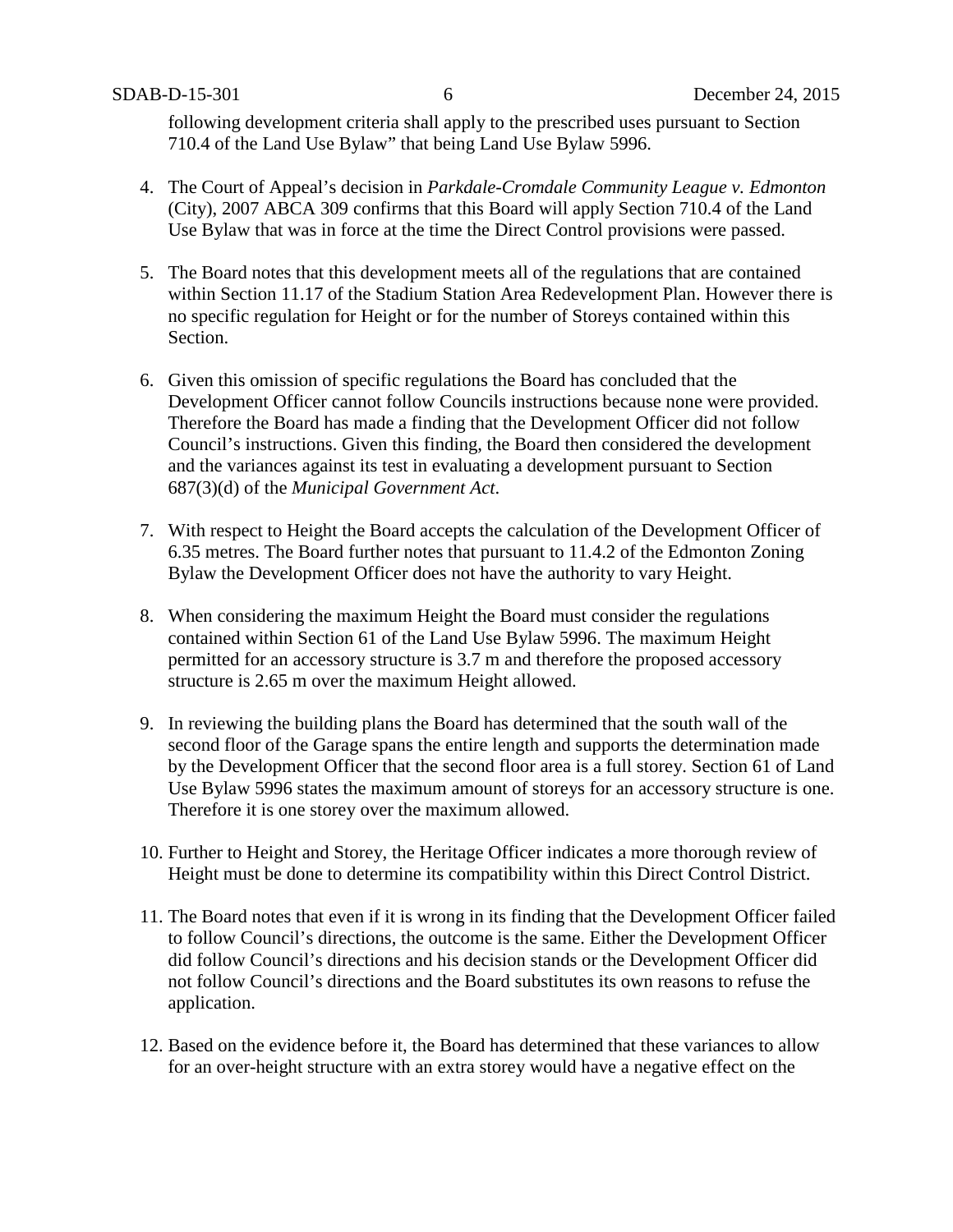neighbourhood as a whole. This determination has been made notwithstanding the support of the adjacent property owners to the east and the west.

- 13. The Board acknowledges the opposition of four affected neighbours who provided letters to the Board or appeared in person at the hearing. The Board also received a petition in support of the development signed by seven individuals residing at six affected neighbouring properties.
- 14. Based on the above, it is the opinion of the Board that the proposed development will unduly interfere with the amenities of the neighbourhood, and materially interfere with or affect the use, enjoyment or value of neighbouring parcels of land.

### **Important Information for Applicant/Appellant**

- 1. This decision may be appealed to the Alberta Court of Appeal on a question of law or jurisdiction under Section 688 of the *Municipal Government Act*, R.S.A. 2000, c. M-26. If the Subdivision and Development Appeal Board is served with notice of an application for leave to appeal its decision, such notice shall operate to suspend the Development Permit.
- 2. When a decision on a Development Permit application has been rendered by the Subdivision and Development Appeal Board, the enforcement of that decision is carried out by the Sustainable Development Department, located on the 5th Floor, 10250 – 101 Street, Edmonton.

*NOTE: The City of Edmonton does not conduct independent environmental checks of land within the City. If you are concerned about the stability of this property for any purpose, you should conduct your own tests and reviews. The City of Edmonton, when issuing a development permit, makes no representations and offers no warranties as to the suitability of the property for any purpose or as to the presence or absence of any environmental contaminants on the property.*

> Mr. V. Laberge, Presiding Officer Subdivision and Development Appeal Board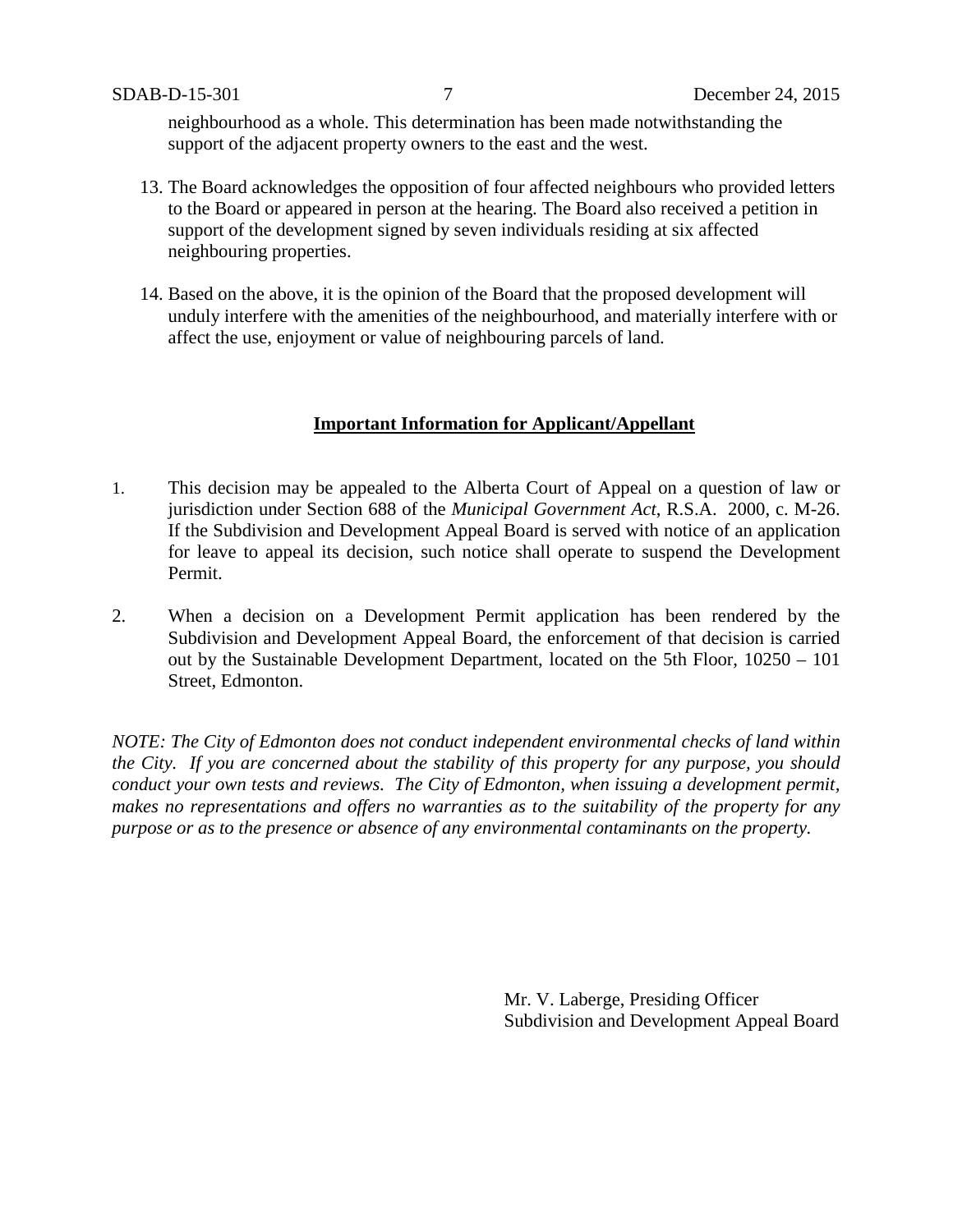# *Edmonton Subdivision and Development Appeal Board*

Churchill Building 10019 - 103 Avenue NW Edmonton, AB T5J 0G9 Phone: 780-496-6079 Fax: 780-577-3537 Email: sdab@edmonton.ca<br>Web: www.edmontonsdab Web: www.edmontonsdab.ca

Date: December 24, 2015 Project Number: 168274427-001 File Number: SDAB-D-15-302

# **Notice of Decision**

This appeal dated November 18, 2015, from the decision of the Development Authority for permission to construct 4 Dwellings of Row Housing with verandas and a mutual rear detached Garage (6.10m x 11.58m), and to demolish an existing Single Detached House and Accessory Building (rear detached Garage).

The development was approved with a variance granted in the minimum required Front Setback; the minimum required Rear Setback; the minimum required Side Setback; the Amenity Space; and the distance from the rear Detached garage to the property line, subject to conditions. The approved permit was subsequently appealed by an adjacent property owner.

The subject site is located on Plan 2111HW Blk 53 Lot 9, located at 15003 - 108 Avenue NW, is zoned RF3 Small Scale Infill Development Zone and is located within the Mature Neighbourhood Overlay.

The appeal was filed on time, in accordance with Section 686 of the *Municipal Government Act*, R.S.A 2000, c. M-26.

The appeal was heard on December 11, 2015.

## **Summary of Hearing:**

- 1. At the outset of the appeal hearing, the Presiding Officer confirmed with the parties in attendance that there was no opposition to the composition of the panel.
- 2. Given the fact that that this appeal involves similar properties, similar applications, similar variances and the same parties, the Board asked the parties if there was any objection from those in attendance to hearing this appeal together with SDAB-D-15-303. There was no objection.

#### Position of the Appellant

3. The Appellant did not appear at the hearing. Board administration attempted to contact the Appellant by phone one hour before starting the hearing. The Board, satisfied that proper notification of the hearing date and time was provided to the Appellant, opened the hearing one hour after the scheduled time.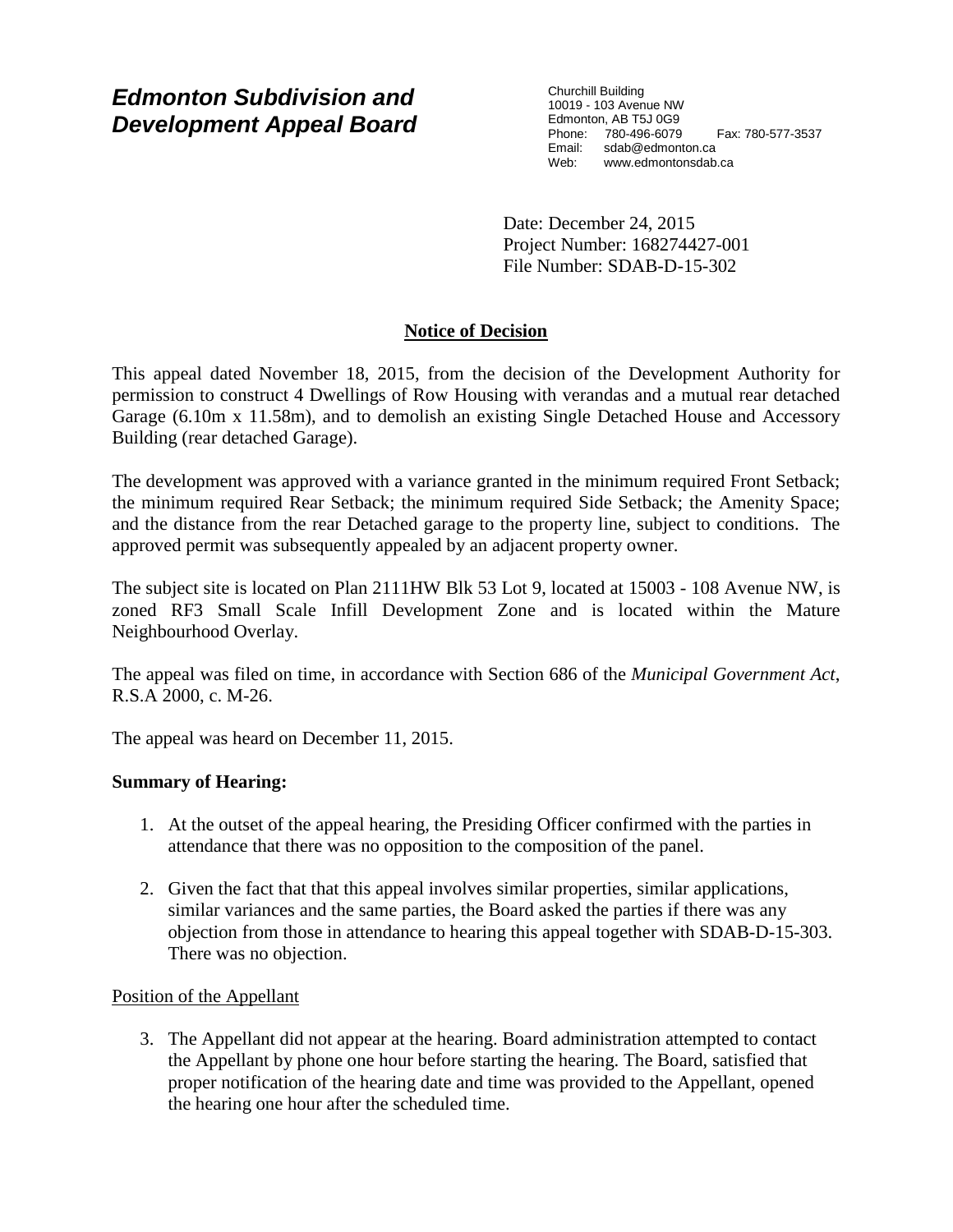4. In the Appellant's absence the Board reviewed the documentation submitted with his appeal. The Appellant's concerns, as outlined in a letter attached to his appeal document, include: the overall suitableness of "fourplex" development in the neighbourhood; the overall number of variances to the zoning regulations that are required for the subject developments; obstructions to traffic sightlines and view that would be created; privacy concerns related to windows in the new developments overlooking neighboring yards; shading or sun shadowing; that the developments would be used as rental premises and related problems with rental premises; and increase in neighbourhood traffic.

#### Position of Affected Property Owners

- 5. The Board heard from Mr. Jack Strangmann, an affected property owner living across the alley and to the south west of the subject site. Mr. Strangmann referenced many of the problems outlined in the letter from the Appellant. In particular, he noted that the developments would create problems associated with privacy, sun shading, vehicle congestion and parking.
- 6. The Board heard from Fay Pozdin, an affected property owner living across the alley and to the south west of the subject site. She read from a letter from Mr. Moe Chaaban, an agent of the Appellant, outlining Mr. Chaaban's experience with the neighbourhood consultation process. Mr. Chaaban's letter indicates that the community consultation was generally successful. Ms. Pozdin took issue with this assessment and emphasized the point that when the consultation was done "nobody was home".
- 7. Ms. Pozdin suggested that, in fact the community consultation was not conducted properly and the overall feedback that was received was negative. She noted that a spokesperson from the community league told her that there was insufficient community consultation.
- 8. Ms. Pozdin said that she and her neighbours have been fighting this development for 18 months. She noted the stress and discontent that the process has generated. She said that she likes the idea of infill housing but is against overdevelopment. She characterized the subject application as being far too large; it is aimed at squeezing every inch possible from the lot and leaving no amenity space for children to play.
- 9. Ms. Pozdin noted that she spoke with personnel at the City and was told that when variances are granted for infill projects, it should be inches that are granted, not metres.

#### Position of the Development Authority

10. The Development Officer, Mr. Trevor Illingworth, appeared at the hearing to provide the Board an overview of the subject application and to answer questions from the Board.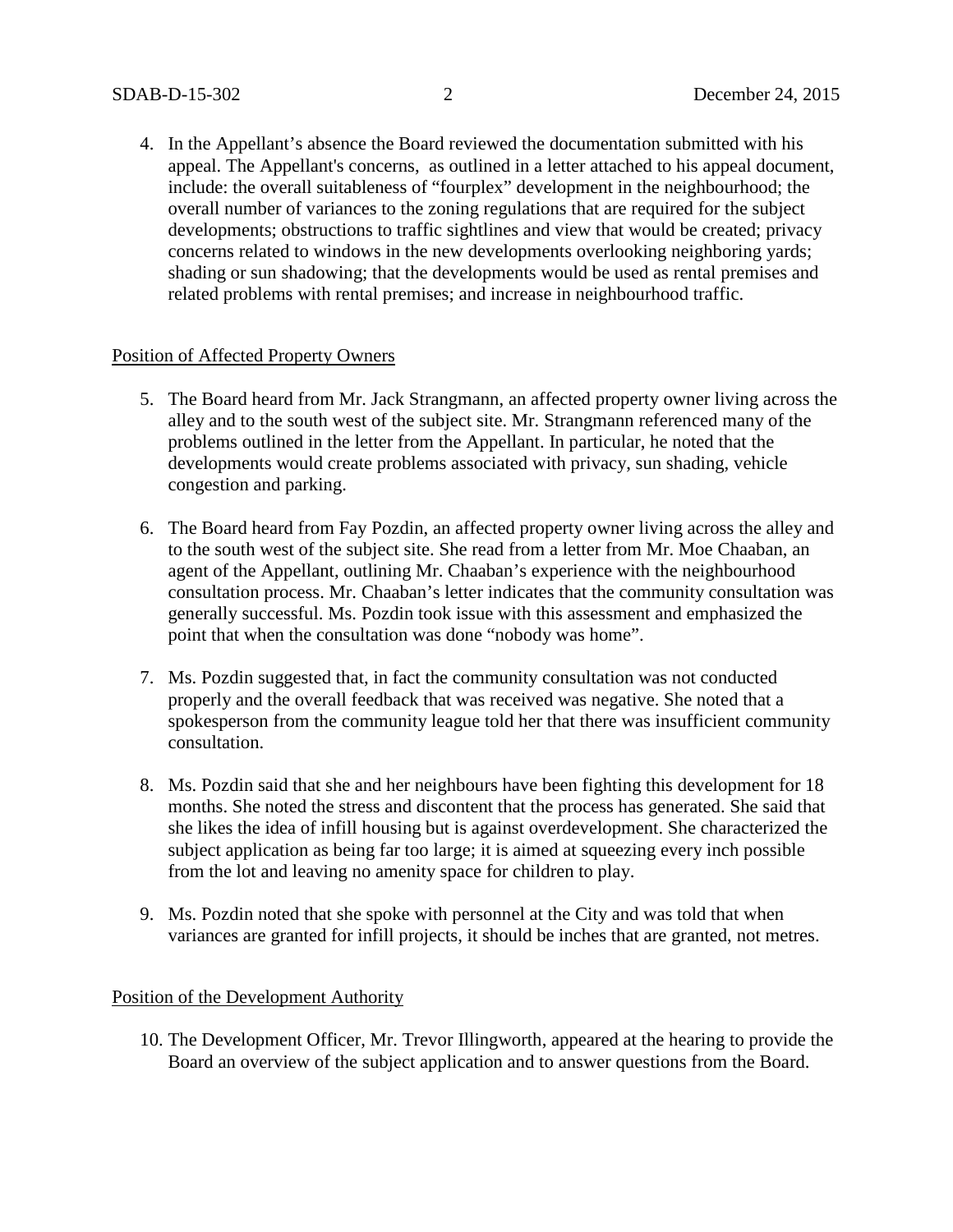- 11. Mr. Illingworth provided some background on the two subject sites which included a recent rezoning to RF3 by City Council in early 2015. Part of the discussion at the rezoning hearing revolved around the flanking side yard and the interior side yard. Counsel suggested that a lesser flanking side yard would be better than a reduced interior side yard - to provide for a fuller amenity space. This was not a direction from Council but a suggestion that he took seriously. Ultimately the final discretion in approving variances rests with him as the assigned Development Officer. He noted that he does agree with the principle behind the suggestion from Council.
- 12. Mr. Illingworth was not at the council hearings for rezoning, but he understood that part of the rationale was a desire to revitalize the community with family oriented housing.
- 13. Mr. Illingworth reviewed the findings of the community consultation that was conducted. He recognized that there was significant negative feedback to this proposed development from neighbouring property owners. Therefore, in working with the developer, he was trying to balance council's intention and the feedback from the community. He attempted to strike a balance by having the developer redesign the development.
- 14. With respect to the variance to the rear setback, the rear of the building lines up with the garage to the north. The impact is not any greater than on the abutting property. Furthermore, it is rare to get full four metres setback on a rowhouse.
- 15. With respect to variances to the setback on flanking side yard, there is no impact on the community. The result is just that the development is closer to the road. This mitigates the impact on the neighbours and is in line with a suggestion from a member of City Council.
- 16. With respect to the front yard setback variance, Mr. Illingworth noted that the setback is within 1.5 metres of the setback on the adjacent property. However, the proposed setback does not meet the block face average requirement.
- 17. With respect to the two variances related to private outdoor amenity space, Mr. Illingworth explained that he could have avoided designating the amenity space in the front yard, but he would rather see a full size amenity space in the front yard than put a smaller amenity space in the rear yard. He also noted that the shared walkway took up space that might have been used for amenity space, but that choice was necessary so as to not impact the boulevard trees.

#### Position of the Respondent

- 18. The Board heard jointly from Mr. Abdulla Elmaikkwa and Mr. Moe Chaaban on behalf of the Respondent.
- 19. They said that the Development Officer had addressed the most important points. They also noted that the community consultation was properly conducted and that they were successful in soliciting feedback from the majority of neighbours.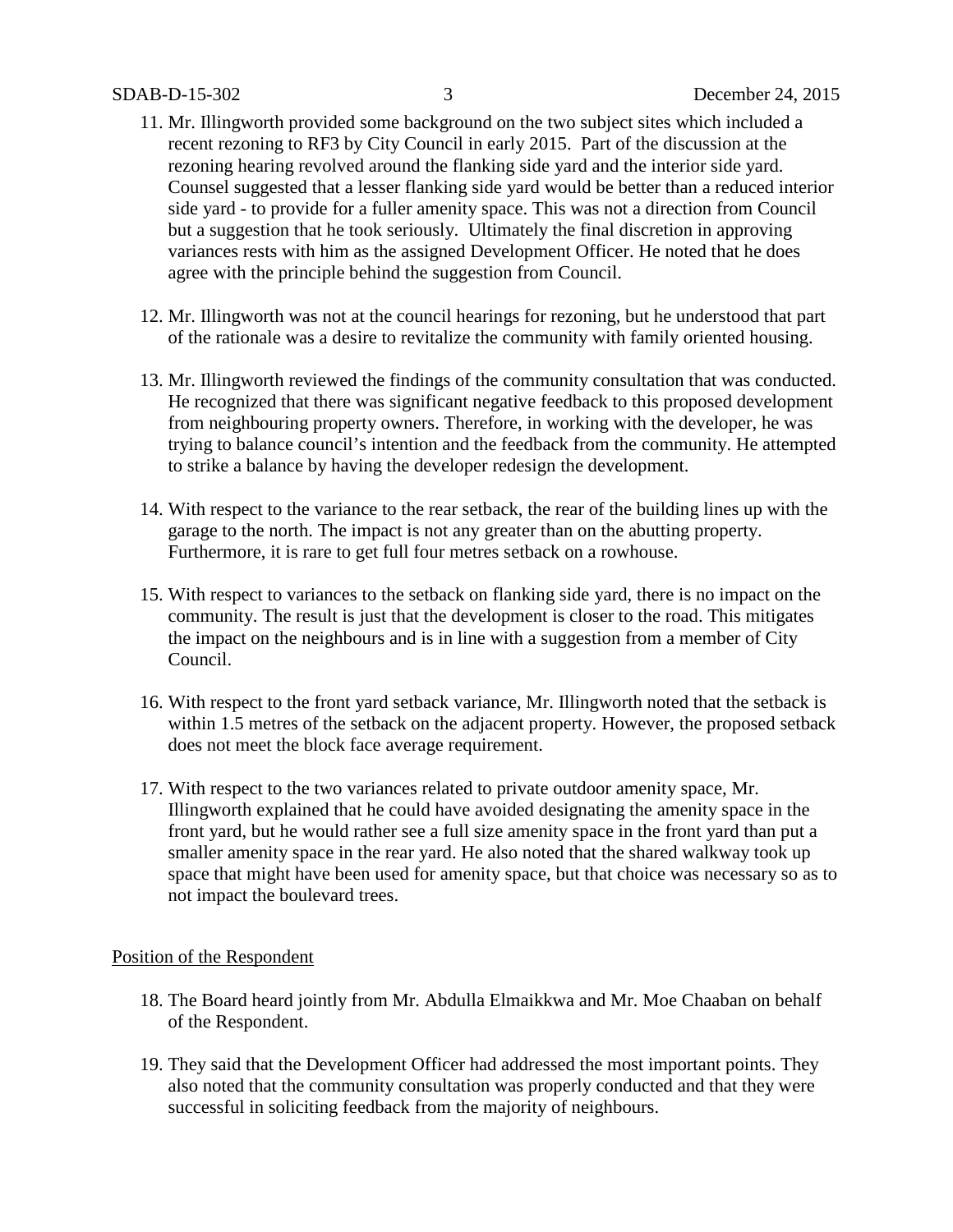- 20. With respect to concerns about sun shading, they opined that the proposed developments would be situated such that they do not block sunshine from neighbouring properties.
- 21. In response to a question from the Board, they agreed that these proposed developments are in keeping with the spirit of what council had in mind when the rezoning was approved.

#### **Decision:**

The Appeal is DENIED and the decision of the Development Authority to APPROVE the development application is CONFIRMED.

In granting the development the following variances to the Zoning Bylaw are allowed:

- 1) Reduced Front Setback The distance from the house to the property line along 150 Street (front lot line) is 6.9m. This setback is within 3.0m of the average front setback of the blockface, instead of within 1.5m (Section 814.3.1). Variance granted 1.5 meters.
- 2) Reduced Rear Setback The distance from the house to the rear property line is 16.0 m (35% of site depth) instead of 18.1 m (40% of site depth) (Section 814.3.5). Variance granted 2.1 meters.
- 3) Reduced Side Setback The distance from the house to the property line along 108 Avenue (flanking side lot line) is 2.0 m instead of 2.5 m (Section 140.4.13.d). Variance granted 0.5 meters.
- 4) Amenity space Amenity space for Unit D is located in the front yard, along 150 Street (Section 47.4). This requirement is waived.
- 5) Amenity space The amenity spaces for Units A through C are 2.9m deep, instead of 4.0m (Section 47.5). Variance granted of 1.1 meters.
- 6) Accessory Building Setback The distance from the rear detached garage to the property line along 108 Avenue (flanking side lot line) is 2.1 m instead of 2.5 m (Section 50.3.5.b). Variance granted 0.4 meters

#### **Reasons for Decision:**

- 1. Row Housing is a Permitted Use in the RF3 Small Scale Infill Development Zone.
- 2. The Board accepts the detailed analysis of the Development Officer and the background of the recent rezoning by City Council which supports the desire of Council to provide housing choice and affordability in mature neighbourhoods pursuant to the principles outlined in the Municipal Development Plan "The Way We Grow".
- 3. The Board accepts the submission of the Development Officer that by increasing the interior side setback to provide for sufficient private amenity space and help mitigate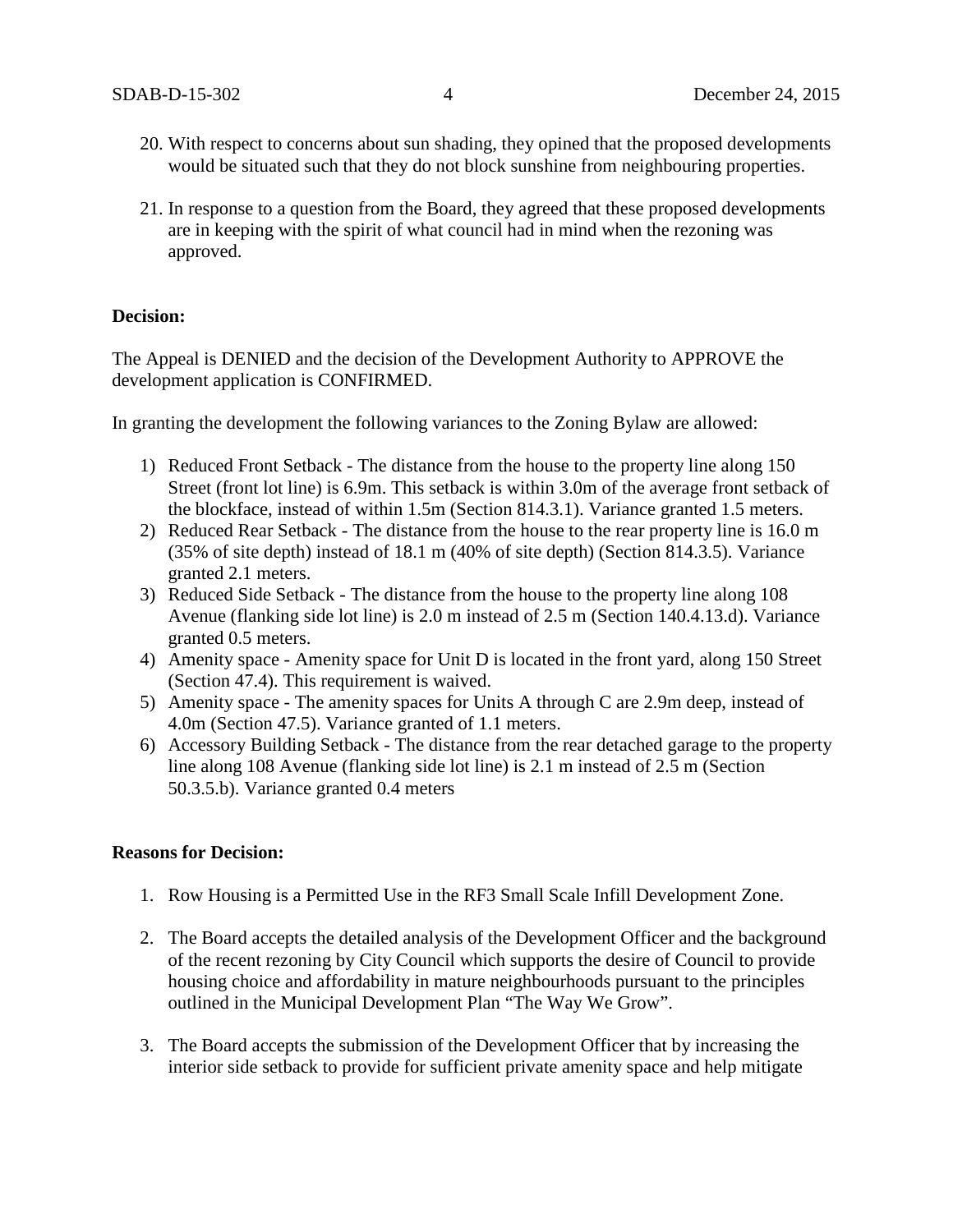privacy concerns with adjacent lots that a 0.5 metre reduction on the side setback on the flanking side lot line is reasonable.

- 4. The minimum width and length of a Private Outdoor Amenity Area pursuant to Section 47.5 of the *Edmonton Zoning Bylaw* is 4 metres for a total minimum of 16 square metres. In reviewing the submitted site plan units A, B and C have amenity space of 2.5 metres by 5.94 metres which results in a 17.2 square metres. This Private Amenity Space is further separated from the abutting property to the south by a walkway from each unit to the rear garages thus providing an additional buffer. With respect to units A, B and C the Board has determined that the different configuration of the Private Amenity Space is sufficient and therefore has waived the 4.0 meter minimum width requirement. With respect to amenity space for unit D, the Board accepts the conclusion of the Development Officer that the front yard provides some amenity space. In addition with respect to unit D the Board notes a further Private Amenity Space exists to the south of the unit which is of at least the same size as units A, B and C.
- 5. In granting the variance for the reduced rear setback the Board concluded that the given development met all parking requirements, the setback between the house and the garage and amenity space requirement, the variance of 2.1 metres has not negatively impacted nor increased the number or size of other variances.
- 6. The Board accepts the Development Officer's conclusion that in granting the variance for the front setback of 1.5 metres that it is still within 1.5 metres of the adjacent property and this is more important than meeting the blockface average.
- 7. The setback of the accessory building is similar to the Principal Dwelling and is therefore not out of character. Furthermore, the Transportation Department did not indicate any problem with respect to sight lines and safety, and does not oppose the reduction.
- *8.* The Board acknowledges the concerns raised by parties opposed to the developments. Many of these concerns, such as traffic congestion and potential renter behavior, are beyond the Board's jurisdiction. Both developments are Permitted Uses in the RF3 zone and the Board's review is limited to the powers granted it under s. 687(3)(d) of the *Municipal Government Act.*
- 9. Based on the above, it is the opinion of the Board that the proposed development will not unduly interfere with the amenities of the neighbourhood, and materially interfere with or affect the use, enjoyment or value of neighbouring parcels of land.

#### **Important Information for Applicant/Appellant**

1. This is not a Building Permit. A Building Permit must be obtained separately from the Sustainable Development Department, located on the  $5<sup>th</sup>$  Floor, 10250 – 101 Street, Edmonton.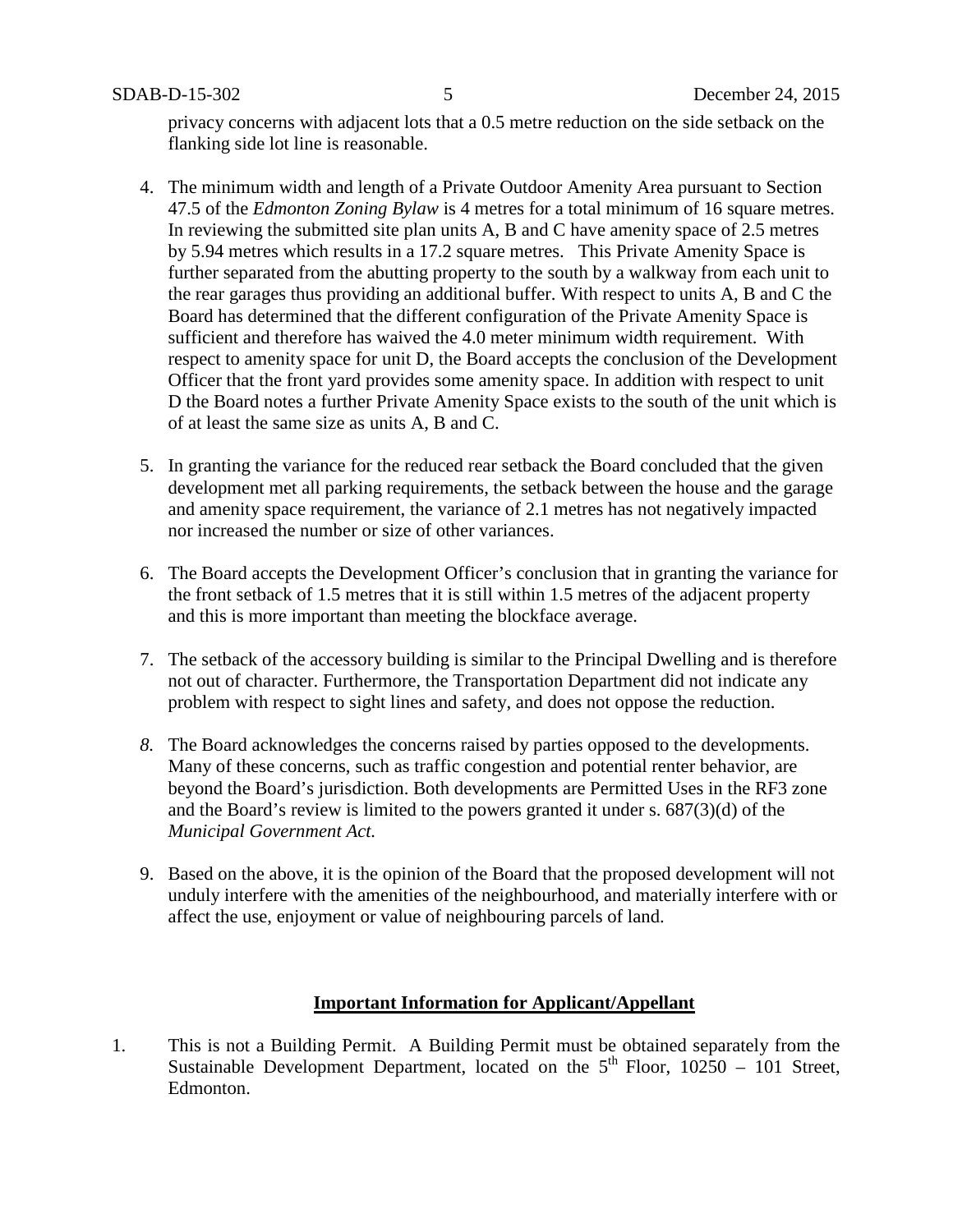- 2. Obtaining a Development Permit does not relieve you from complying with:
	- a) the requirements of the *Edmonton Zoning Bylaw*, insofar as those requirements have not been relaxed or varied by a decision of the Subdivision and Development Appeal Board,
	- b) the requirements of the *Alberta Safety Codes Act*,
	- c) the *Alberta Regulation 204/207 – Safety Codes Act – Permit Regulation*,
	- d) the requirements of any other appropriate federal, provincial or municipal legislation,
	- e) the conditions of any caveat, covenant, easement or other instrument affecting a building or land.
- 3. When an application for a Development Permit has been approved by the Subdivision and Development Appeal Board, it shall not be valid unless and until any conditions of approval, save those of a continuing nature, have been fulfilled.
- 4. A Development Permit will expire in accordance to the provisions of Section 22 of the *Edmonton Zoning Bylaw, Bylaw 12800*, as amended.
- 5. This decision may be appealed to the Alberta Court of Appeal on a question of law or jurisdiction under Section 688 of the *Municipal Government Act*, R.S.A. 2000, c. M-26. If the Subdivision and Development Appeal Board is served with notice of an application for leave to appeal its decision, such notice shall operate to suspend the Development Permit.
- 6. When a decision on a Development Permit application has been rendered by the Subdivision and Development Appeal Board, the enforcement of that decision is carried out by the Sustainable Development Department, located on the 5th Floor, 10250 – 101 Street, Edmonton.

*NOTE: The City of Edmonton does not conduct independent environmental checks of land within the City. If you are concerned about the stability of this property for any purpose, you should conduct your own tests and reviews. The City of Edmonton, when issuing a development permit, makes no representations and offers no warranties as to the suitability of the property for any purpose or as to the presence or absence of any environmental contaminants on the property.*

> Mr. V. Laberge, Presiding Officer Subdivision and Development Appeal Board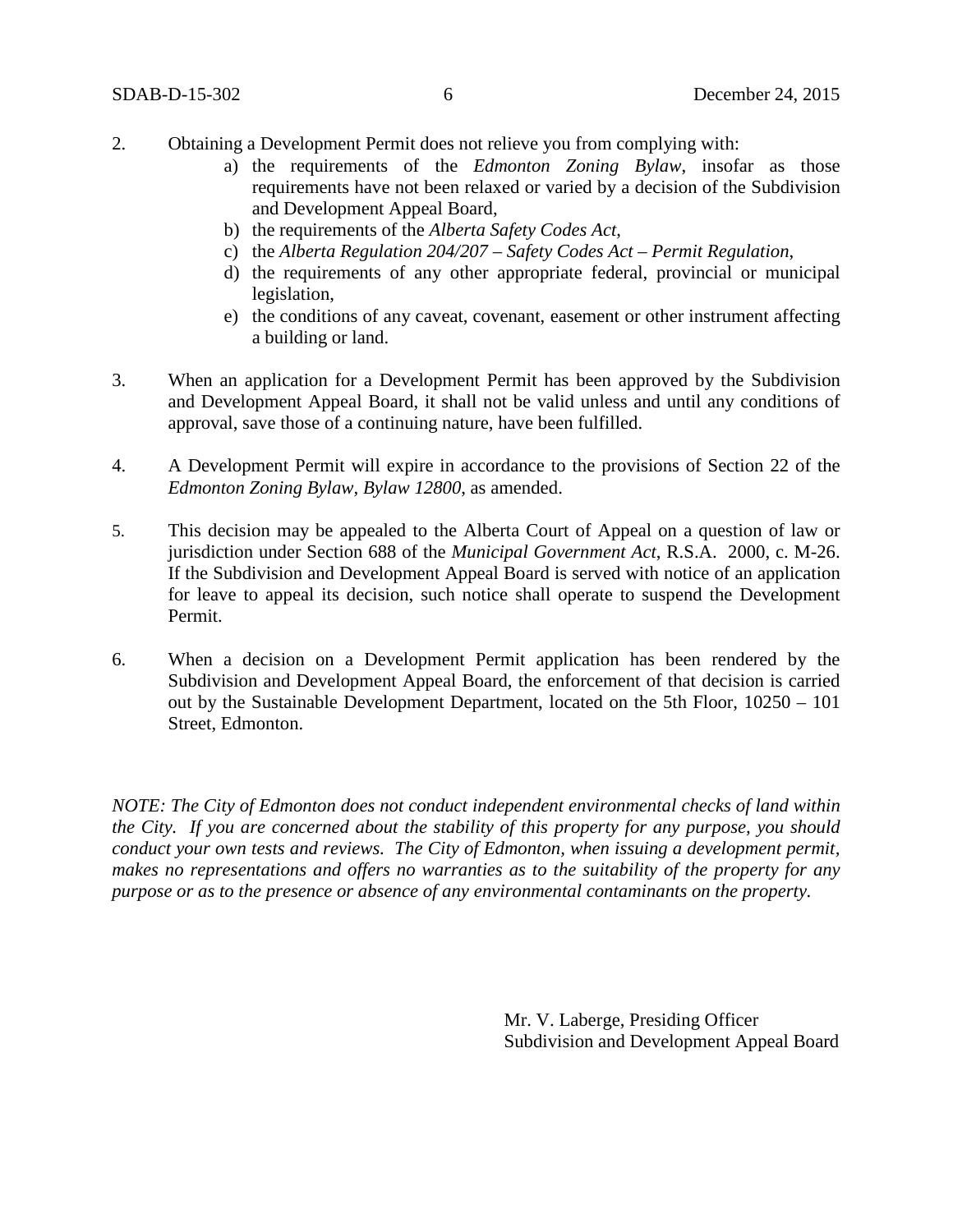# *Edmonton Subdivision and Development Appeal Board*

Churchill Building 10019 - 103 Avenue NW Edmonton, AB T5J 0G9 Phone: 780-496-6079 Fax: 780-577-3537 Email: sdab@edmonton.ca<br>Web: www.edmontonsdab Web: www.edmontonsdab.ca

Date: December 24, 2015 Project Number: 168272000-001 File Number: SDAB-D-15-303

### **Notice of Decision**

This appeal dated November 18, 2015, from the decision of the Development Authority for permission to construct 4 Dwellings of Row Housing with verandas and rear detached mutual Garage and to demolish an existing Single Detached House and detached Garage.

The development was approved with conditions with a variance granted in the minimum required Rear Setback; the minimum required Side Setback; and the distance from the rear detached Garage, subject to conditions. The approved permit was subsequently appealed by an adjacent property owner.

The subject site is on Plan 704KS Blk 68 Lot 1, located at 14912 - 108 Avenue NW. The subject site is zoned Small Scale Infill Development Zone and is located within the Mature Neighbourhood Overlay.

The appeal was filed on time, in accordance with Section 686 of the *Municipal Government Act*, R.S.A 2000, c. M-26.

The appeal was heard on December 11, 2015.

#### **Summary of Hearing:**

- 1. At the outset of the appeal hearing, the Presiding Officer confirmed with the parties in attendance that there was no opposition to the composition of the panel.
- 2. Given the fact that that this appeal involves similar properties, similar applications, similar variances and the same parties, the Board asked the parties if there was any objection from those in attendance to hearing this appeal together with SDAB-D-15-302. There was no objection.

#### Position of the Appellant

3. The Appellant did not appear at the hearing. Board administration attempted to contact the Appellant by phone one hour before starting the hearing. The Board, satisfied that proper notification of the hearing date and time was provided to the Appellant, opened the hearing one hour after the scheduled time.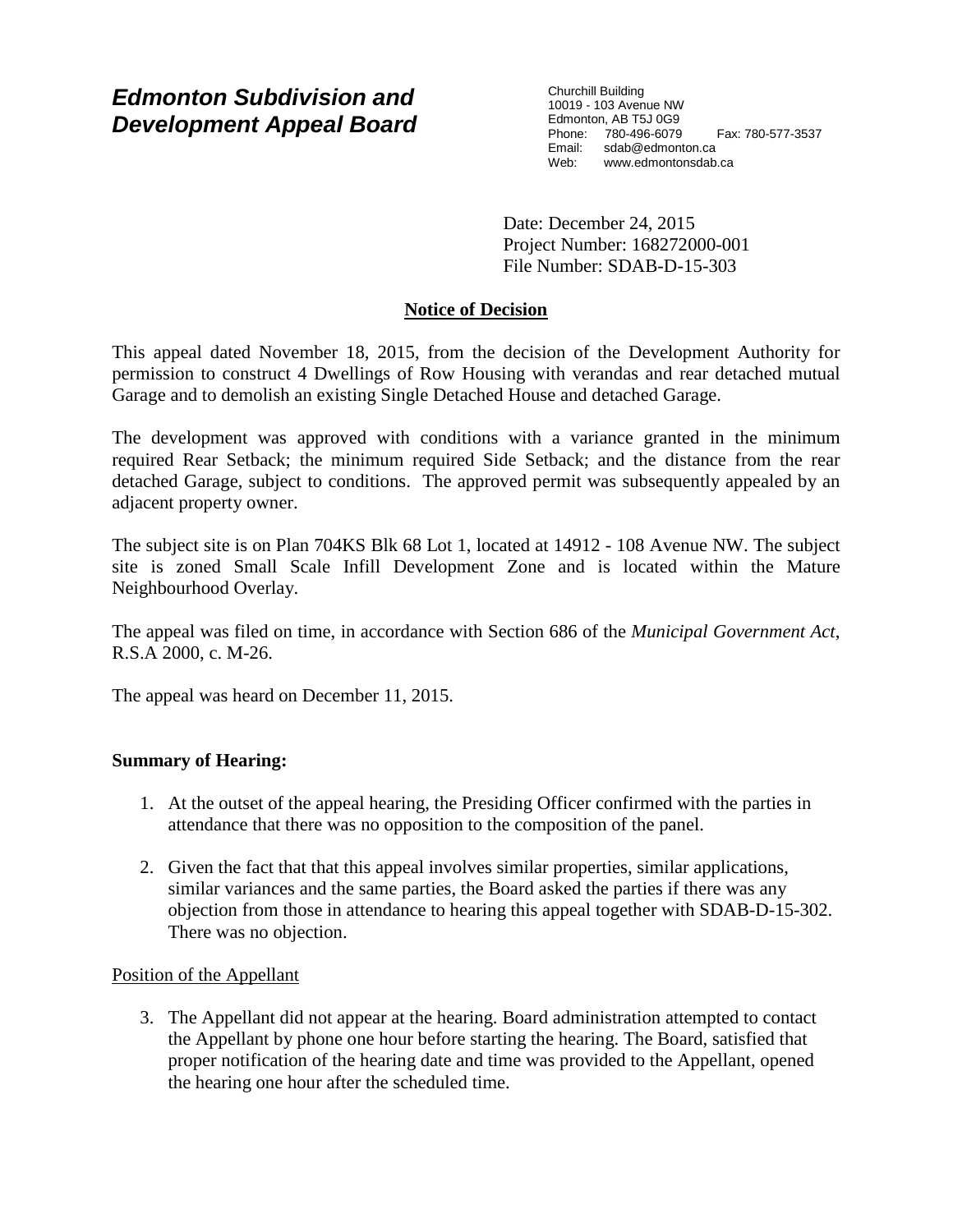4. In the Appellant's absence the Board reviewed the documentation submitted with his appeal. The Appellant's concerns, as outlined in a letter attached to his appeal document, include: the overall suitableness of "fourplex" development in the neighbourhood; the overall number of variances to the zoning regulations that are required for the subject developments; obstructions to traffic sightlines and view that would be created; privacy concerns related to windows in the new developments overlooking neighboring yards; shading or sun shadowing; that the developments would be used as rental premises and related problems with rental premises; and increase in neighbourhood traffic.

#### Position of Affected Property Owners

- 5. The Board heard from Mr. Jack Strangmann, a neighbouring property owner living to the south west of the subject site and just outside the 60 metre notification radius. Mr. Strangmann referenced many of the problems outlined in the letter from the Appellant. In particular, he noted that the developments would create problems associated with privacy, sun shading, vehicle congestion and parking.
- 6. The Board heard from Fay Pozdin, a neighbouring property owner living to the south of the subject site and just outside the 60 metre notification radius. She read from a letter from Mr. Moe Chaaban, an agent of the Appellant, outlining Mr. Chaabaan's experience with the neighbourhood consultation process. Mr. Chaaban's letter indicates that the community consultation was generally successful. Ms. Pozdin took issue with this assessment and emphasized the point that when the consultation was done "nobody was home".
- 7. Ms. Pozdin suggested that, in fact the community consultation was not conducted properly and the overall feedback that was received was negative. She noted that a spokesperson from the community league told her that there was insufficient community consultation.
- 8. Ms. Pozdin said that she and her neighbours have been fighting this development for 18 months. She noted the stress and discontent that the process has generated. She said that she likes the idea of infill housing but is against overdevelopment. She characterized the subject application as being far too large; it is aimed at squeezing every inch possible from the lot and leaving no amenity space for children to play.
- 9. Ms. Pozdin noted that she spoke with personnel at the City and was told that when variances are granted for infill projects, it should be inches that are granted, not metres.

#### Position of the Development Authority

10. The Development Officer, Mr. Trevor Illingworth, appeared at the hearing to provide the Board an overview of the subject application and to answer questions from the Board.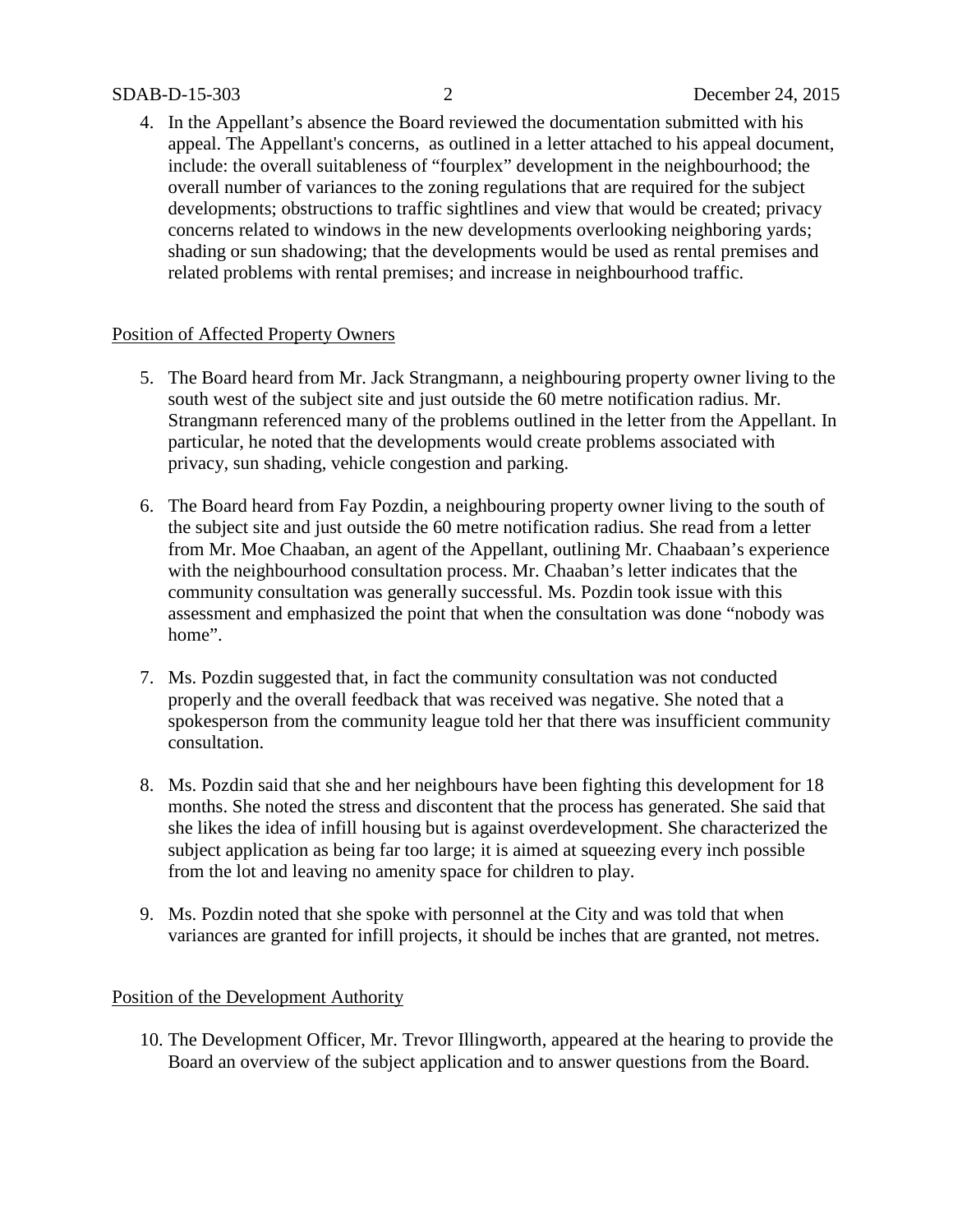- 11. Mr. Illingworth provided some background on the two subject sites which included a recent rezoning to RF3 by City Council in early 2015. Part of the discussion at the rezoning hearing revolved around the flanking side yard and the interior side yard. Counsel suggested that a lesser flanking side yard would be better than a reduced interior side yard - to provide for a fuller amenity space. This was not a direction from Council but a suggestion that he took seriously. Ultimately the final discretion in approving variances rests with him as the assigned Development Officer. He noted that he does agree with the principle behind the suggestion from Council.
- 12. Mr. Illingworth was not at the council hearings for rezoning, but he understood that part of the rationale was a desire to revitalize the community with family oriented housing.
- 13. Mr. Illingworth reviewed the findings of the community consultation that was conducted. He recognized that there was significant negative feedback to this proposed development from neighbouring property owners. Therefore, in working with the developer, he was trying to balance council's intention and the feedback from the community. He attempted to strike a balance by having the developer redesign the development.
- 14. With respect to the variance to the rear setback, the rear of the building lines up with the garage to the north. The impact is not any greater than on the abutting property. Furthermore, it is rare to get full four metres setback on a rowhouse.
- 15. With respect to variances to the setback on flanking side yard, there is no impact on the community. The result is just that the development is closer to the road. This mitigates the impact on the adjacent neighbours and is in line with a suggestion from a member of City Council.

#### **Position of the Respondent**

- 16. The Board heard jointly from Mr. Abdulla Elmaikkwa and Mr. Moe Chaaban on behalf of the Respondent.
- 17. They said that the Development Officer had addressed the most important points. They also noted that the community consultation was properly conducted and that they were successful in soliciting feedback from the majority of neighbours.
- 18. With respect to concerns about sun shading, they opined that the proposed developments would be situated such that they do not block sunshine from neighbouring properties.
- 19. In response to a question from the Board, they agreed that these proposed developments are in keeping with the spirit of what council had in mind when the rezoning was approved.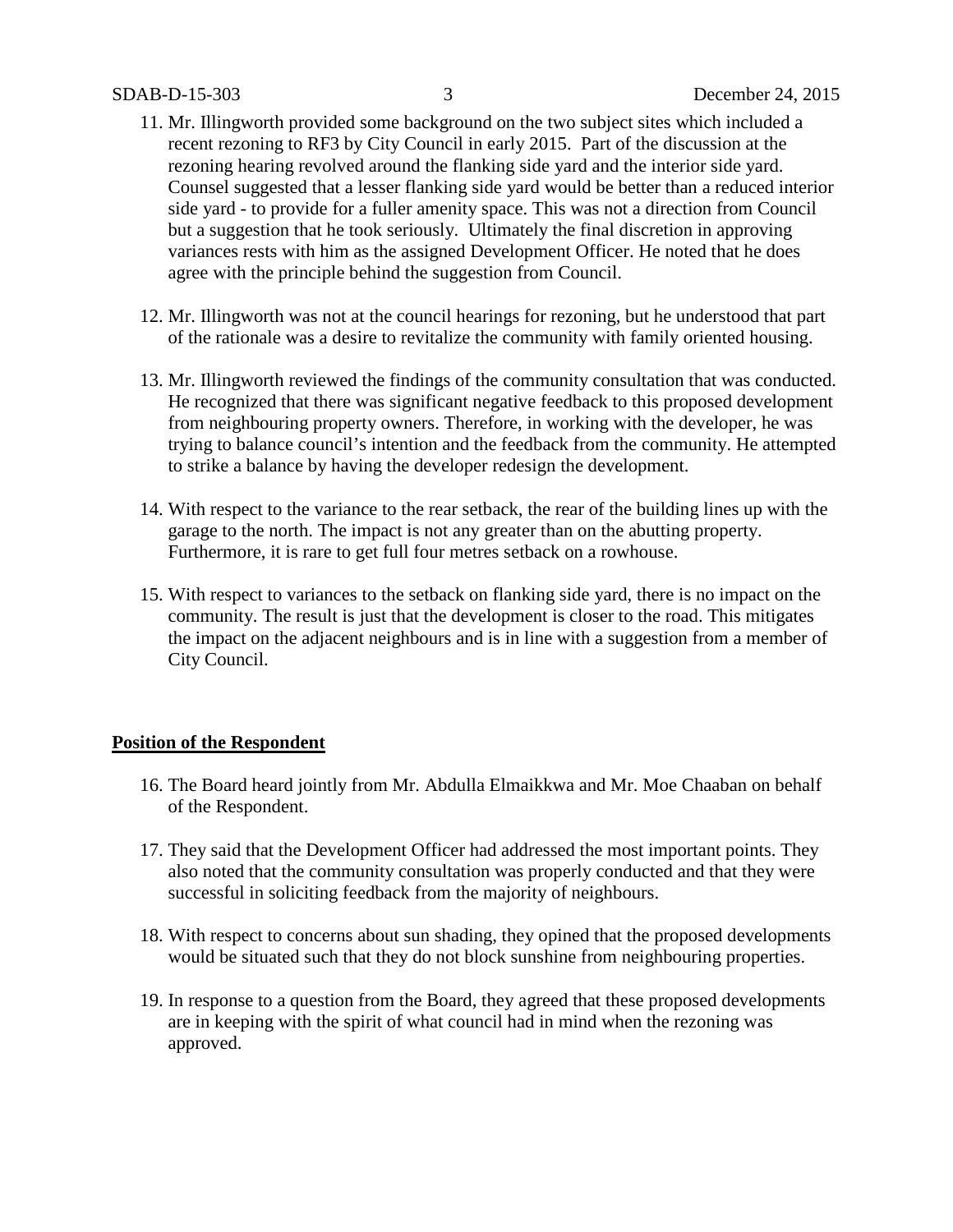### **Decision:**

The Appeal is DENIED and the decision of the Development Authority to APPROVE the development application is CONFIRMED.

In granting the development the following variances to the Zoning Bylaw are allowed:

- 1) Reduced Rear Setback The distance from the house to the rear property line is 15.1 m (34% of site depth) instead of 17.9 m (40%of site depth) (Section 814.3.5). Variance granted 2.8 meters.
- 2) Reduced Side Setback The distance from the house to the property line along 108 Avenue (flanking side lot line) is 2.0 m instead of 2.5 m (Section 140.4.13.d). Variance granted 0.5 meters.
- 3) Accessory Building Setback The distance from the rear detached garage to the property line along 108 Avenue (flanking side lot line) is 2.1 m instead of 2.5 m (Section 50.3.5.b). Variance granted 0.4 meters.

#### **Reasons for Decision:**

- 1. Row Housing is a Permitted Use in the RF3 Small Scale Infill Development Zone.
- 2. The Board accepts the detailed analysis of the Development Officer and the background of the recent rezoning by City Council which supports the desire of Council to provide housing choice and affordability in mature neighbourhoods pursuant to the principles outlined in the Municipal Development Plan "The Way We Grow".
- 3. The Board accepts the submission of the Development Officer that by increasing the interior side setback to provide for sufficient private amenity space and help mitigate privacy concerns with adjacent lots that a 0.5 metre reduction on the side setback on the flanking side lot line is reasonable.
- 4. In granting the variance for the reduced rear setback the Board concluded that the given development met all parking requirements, the setback between the house and the garage and amenity space requirement, the variance of 2.8 metres has not negatively impacted nor increased the number or size of other variances.
- 5. The setback of the accessory building is similar to the Principal Dwelling and is therefore not out of character. Furthermore, the Transportation Department did not indicate any problem with respect to sight lines and safety, and does not oppose the reduction.
- 6. The Board acknowledges the concerns raised by parties opposed to the developments. Many of these concerns, such as traffic congestion and potential renter behavior, are beyond the Board's jurisdiction. Both developments are Permitted Uses in the RF3 zone and the Board's review is limited to the powers granted it under s. 687(3)(d) of the *Municipal Government Act.*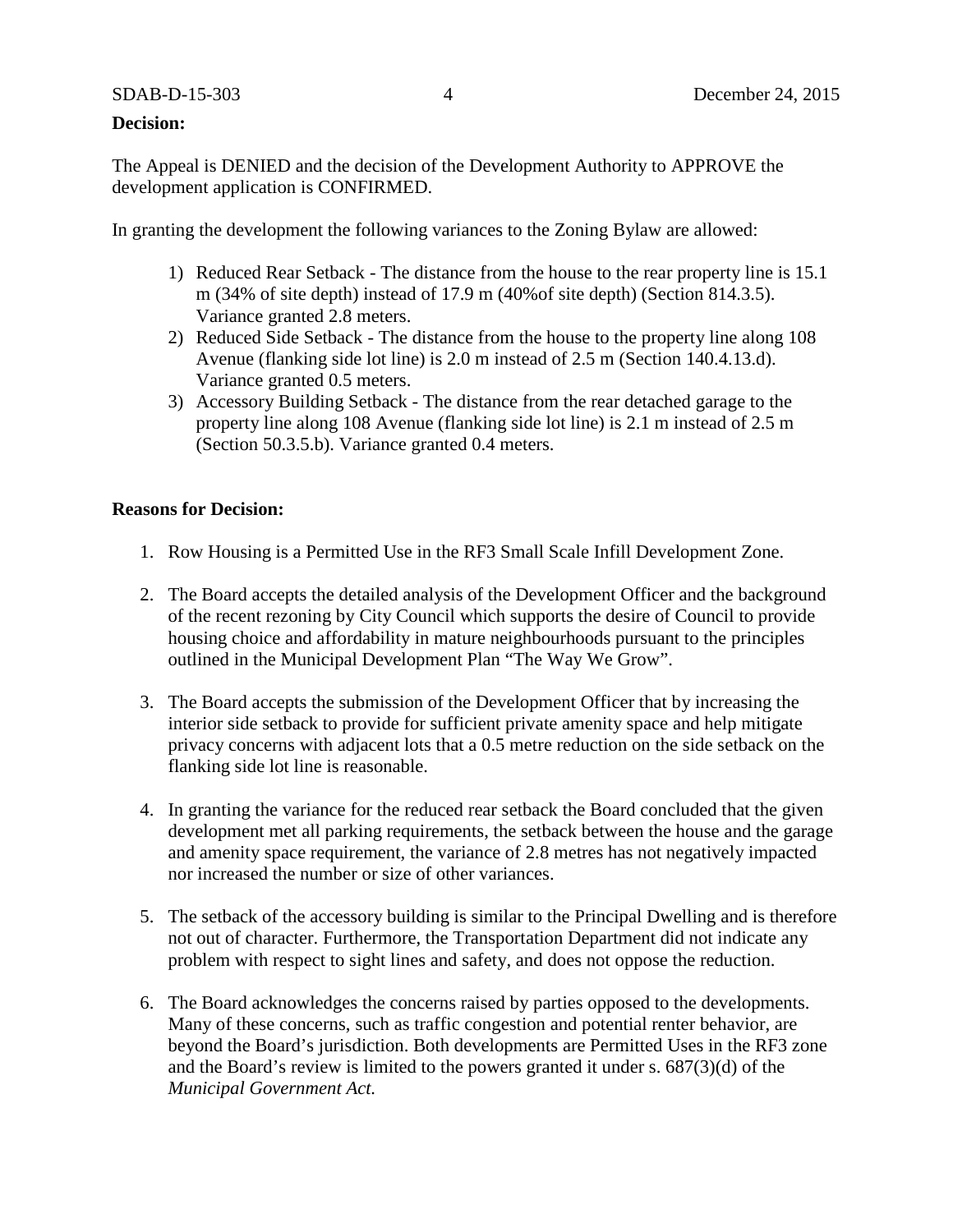7. Based on the above, it is the opinion of the Board that the proposed development will not unduly interfere with the amenities of the neighbourhood, and materially interfere with or affect the use, enjoyment or value of neighbouring parcels of land.

#### **Important Information for Applicant/Appellant**

- 1. This is not a Building Permit. A Building Permit must be obtained separately from the Sustainable Development Department, located on the  $5<sup>th</sup>$  Floor, 10250 – 101 Street, Edmonton.
- 2. Obtaining a Development Permit does not relieve you from complying with:
	- a) the requirements of the *Edmonton Zoning Bylaw*, insofar as those requirements have not been relaxed or varied by a decision of the Subdivision and Development Appeal Board,
	- b) the requirements of the *Alberta Safety Codes Act*,
	- c) the *Alberta Regulation 204/207 – Safety Codes Act – Permit Regulation*,
	- d) the requirements of any other appropriate federal, provincial or municipal legislation,
	- e) the conditions of any caveat, covenant, easement or other instrument affecting a building or land.
- 3. When an application for a Development Permit has been approved by the Subdivision and Development Appeal Board, it shall not be valid unless and until any conditions of approval, save those of a continuing nature, have been fulfilled.
- 4. A Development Permit will expire in accordance to the provisions of Section 22 of the *Edmonton Zoning Bylaw, Bylaw 12800*, as amended.
- 5. This decision may be appealed to the Alberta Court of Appeal on a question of law or jurisdiction under Section 688 of the *Municipal Government Act*, R.S.A. 2000, c. M-26. If the Subdivision and Development Appeal Board is served with notice of an application for leave to appeal its decision, such notice shall operate to suspend the Development Permit.
- 6. When a decision on a Development Permit application has been rendered by the Subdivision and Development Appeal Board, the enforcement of that decision is carried out by the Sustainable Development Department, located on the 5th Floor, 10250 – 101 Street, Edmonton.